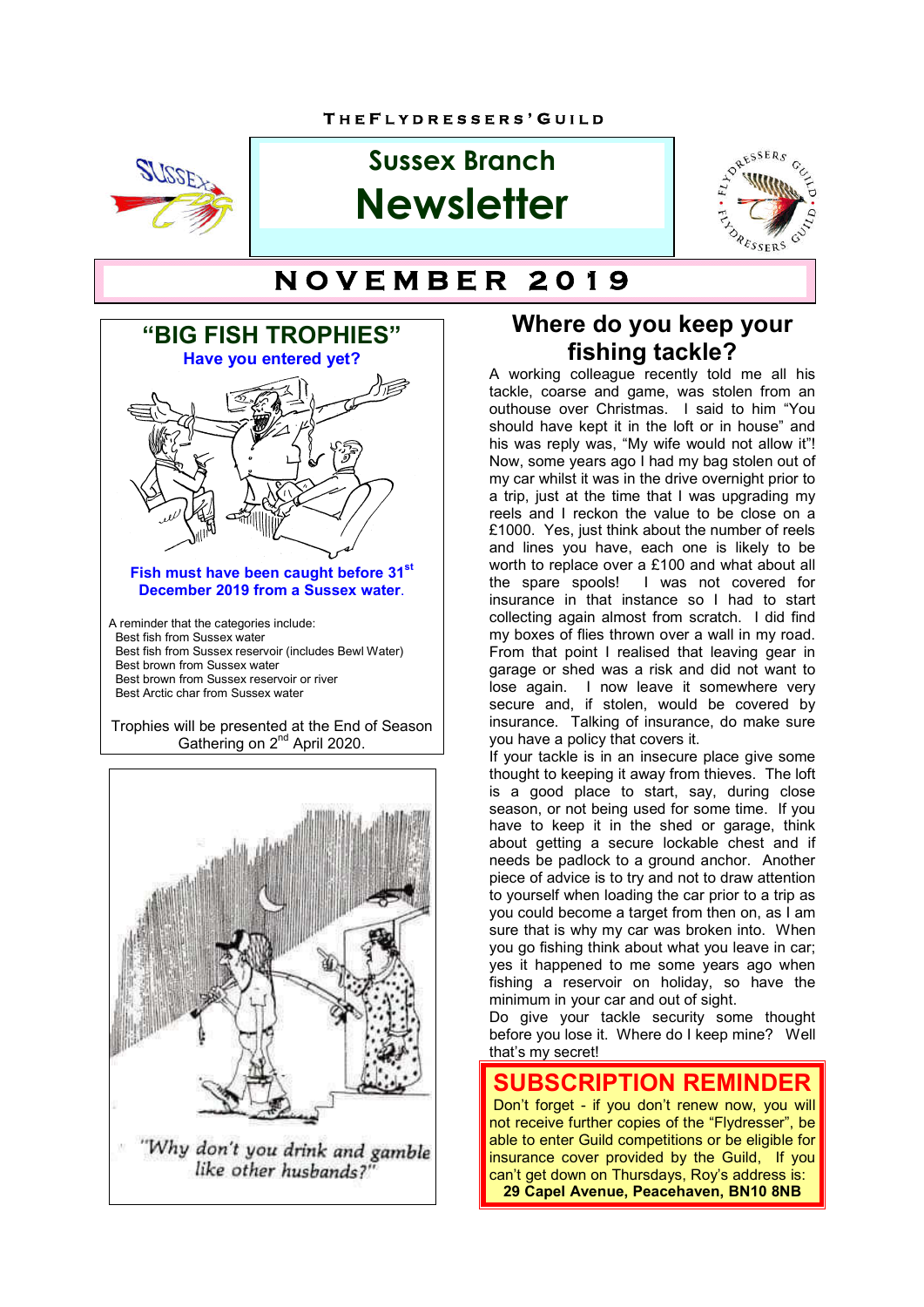## *Chairman's Chat*

Once again we set up the tent for our last show of the year at the Ardingly Game Fair. My thanks to all those who helped with the tent and demonstrated at the Show. Here we see Jim and Dave discussing some complex tying method or was it where the next beer would come from ?



We managed to get to get four people to sign up for details of the Club and many more took copies of the Auction catalogue.

Last years Club questionnaire highlighted a need for social events, which I have acted on and obtains details of an offer of a Hog Roast (and a vegetarian option) at the Barley Mow, Selmeston (on the A27) and a family day with fishing for those who want it, at Brick Farm fishery, Hustmonceux. Subject to Committee approval, details will be circulated later.

I have discovered the secret of a successful business – Get Tony Woolnough to announce his retirement and an pile of jobs will result, which has occured in our case ! We even have a big enquiry from the USA.

Every cloud has a silver lining. My wife has been diagnosed with deep vain thrombosis, which means she has to wear a sling for her arm. The sling is made of sorbo rubber, which I think will make excellent carp "flies" if I run out, I can always beak the other arm !

*Tony W*

### **ANNUAL GENERAL MEETING**

A reminder that the AGM is on the earlier date of **5th December 2019,**  followed by a quiz. Come along and let us know what **you** want of the branch.

## **Ray's Ramblings**

Over the last year I've written about some of my fly fishing exploits and thought it might be of interest to say how I started flyfishing.

That was in 1972 when my friend Jim Bates, now sadly no longer with us, with whom I'd carp fished with in many waters in the South East started fly fishing. I contacted Dick Walker who wrote a weekly column in the Angling Times and asked his advice. He in reply wrote me a seven page handwritten letter detailing tackle to use and flies to use, saying that he fished Darwell Reservoir near Mountfield where I was intending to start and if I needed help with casting or any other aspect to meet him there. Sadly that never happened but his advice in my early outings proved invaluable. The tackle and flies he advised me to use I got from Don Neish of Dons of Edmonton, who not only provided great flies but was also an expert caster. My start at Darwell was not a success. I suppose putting five hundred trout in a water of one hundred and seventy acres was not going to make catching fish easy and in fact in my first season I caught just three fish in seven visits.

The first of these came on a trip to Chew Valley Lake and the other two from Weirwood Reservoir near Forest Row. Things gradually improved and in my second season I took thirty eight fish in nineteen visits and the following year one hundred and fifty three in thirty four visits. The flies I used in those early days that were successful were Sweeney Todd, Black Muddler, Wormfly and the Invicta.

After a couple of years, again with the help of Jim Bates, I started to tie my own flies - simple patterns like Black and Peacock Spiders, Baby Dolls, Stickflies and Midge Pupa patterns.

About that time a new material called Marabou came on the market and flies tied in either black or white with a chenille body and a marabou wing were taking a large percentage of the fish that I caught.

I moved on to tying various nymphs and traditional wet flies like Dunkelds, Mallard and Clarets, Wickhams Fancy and Soldier Palmers. How times have changed, cos now it's Boobies, Blobs, Fabs, Squirmy Wormies and Mop Flies. Sorry about that - I'll go and wash my mouth out now!

*Ray Burt*

#### **Christmas Outing** <u>. . . . . . . . . . . . . . . .</u> **Brick Farm – 1<sup>st</sup> Brick Farm – 1<sup>st</sup> December**

Peter Winder needs to know numbers by the second week of November so LET HIM KNOW now by phone on 01273 973499 or e-mail peter\_winder@btinternet.com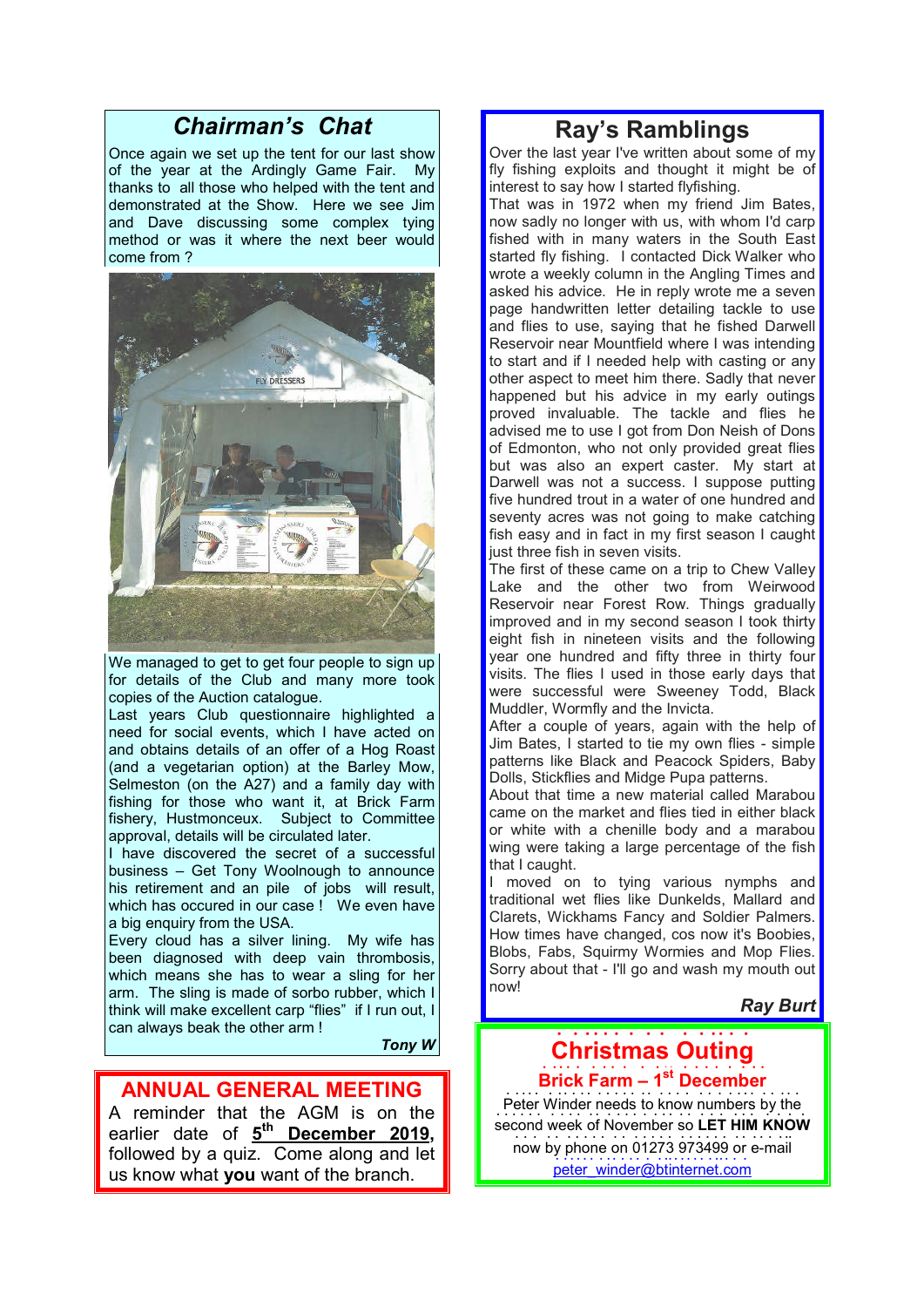

## **Autumn Auction 2019**

Thanks to your help and support, our recent auction was another success. On the night 45 bidding cards were issued (29 to members and 16 to guests/non-members), and this number included 3 absentee bidders who left bids via Roy Gurney. Bidding for the 300 or so lots was brisk, prompted by the skill and dry humour of our auctioneer, Guild president Mike Humphreys. Mike drives over 100 miles to us, runs the auction and then drives 100 miles home – this time, due to 3 motorway closures for roadworks, he didn't make it home till 1.45 am!,

This auction was unique as the Branch was benefiting from two extraordinarily generous donations, one a bequest from the late Michael Blaber and another from the family of the late John Burt. In addition were lots from Bob Thomas and Keith Bowden, who very generously decided to share on a 50:50 basis. Finally, throughout the year a number of members made individual donations of goods to the Branch. So it will come as no surprise that that because of the above we had a very good result.

At this point I would like to thank:

- Those members who chose our auction to sell their goods
- All those who came along and had a bid or two (in some cases a lot of bids!)
- All those who took the time and made the effort prior to the auction to contact other clubs and fisheries and, of course, their friends to come along
- All helpers on the night, without whose help the auction simply would not happen
- All those who helped clear up afterwards by putting chairs back, collapsing tables, etc.

Finally, we have already set the date and booked the rooms for our Spring auction which will be on Thursday  $19<sup>th</sup>$  March 2020 at the usual time and venue at Patcham Community Centre – we look forward to welcoming you.

*Tony Harrison*

## **"Heavenly Bodies"**

This was the title of the presentation by Alan Middleton on  $5<sup>th</sup>$  November – and sure enough, Alan produced many. His variations on dubbed bodies and especially detached bodies (for mayflies rather than angels!) were startlingly simple and effective – his message was "Do it your way, as your way is best!"

All this was delivered with great humour and interspersed with tales from the riverbank whilst guiding on the Test and Itchen.

Thank you, Alan, for standing in at very short notice – if you are not careful we will have you back every speaker night on this pretext!

## **Weil's Disease**

If you are a member of the Angling Trust you will have received a copy of last year's annual review.

There is an article about Weil's Disease 'Rat water' disease (*leptospirosis*). Shaun Leonard Director of the Wild Trout Trust, caught a mild infection whilst fishing for roach on the Thames and a member of the trust staff contracted the disease two years ago and was in intensive care for two weeks. The disease is spread by urine from rats in the water or on the bank and the only way to reduce risk of infection is to cover cuts and grazes and importantly wash hands in hot soapy water or hand gel before eating. If you are in a habit if wetting nylon with your mouth before tightening knots, be very careful.

#### **Symptoms of Weil's disease**

- a very high temperature, or feel hot and shivery
- a headache
- feeling and being sick
- aching muscles and joints
- red eyes
- loss of appetite

The Angling Trust have produced useful information credit card sized cards on the disease to carry that are available in batches through your club. If you suspect you have the disease after a fishing trip go to a doctor and show the card as it has information for medics.

More information from:

https://www.nhs.uk/conditions/Leptospirosis/

*And don't forget the cards issued by the Flydressers' Guild to carry with you and to show to your GP if you have symptoms. Roy Gurney has a few if you have lost yours.* 

 *ED*